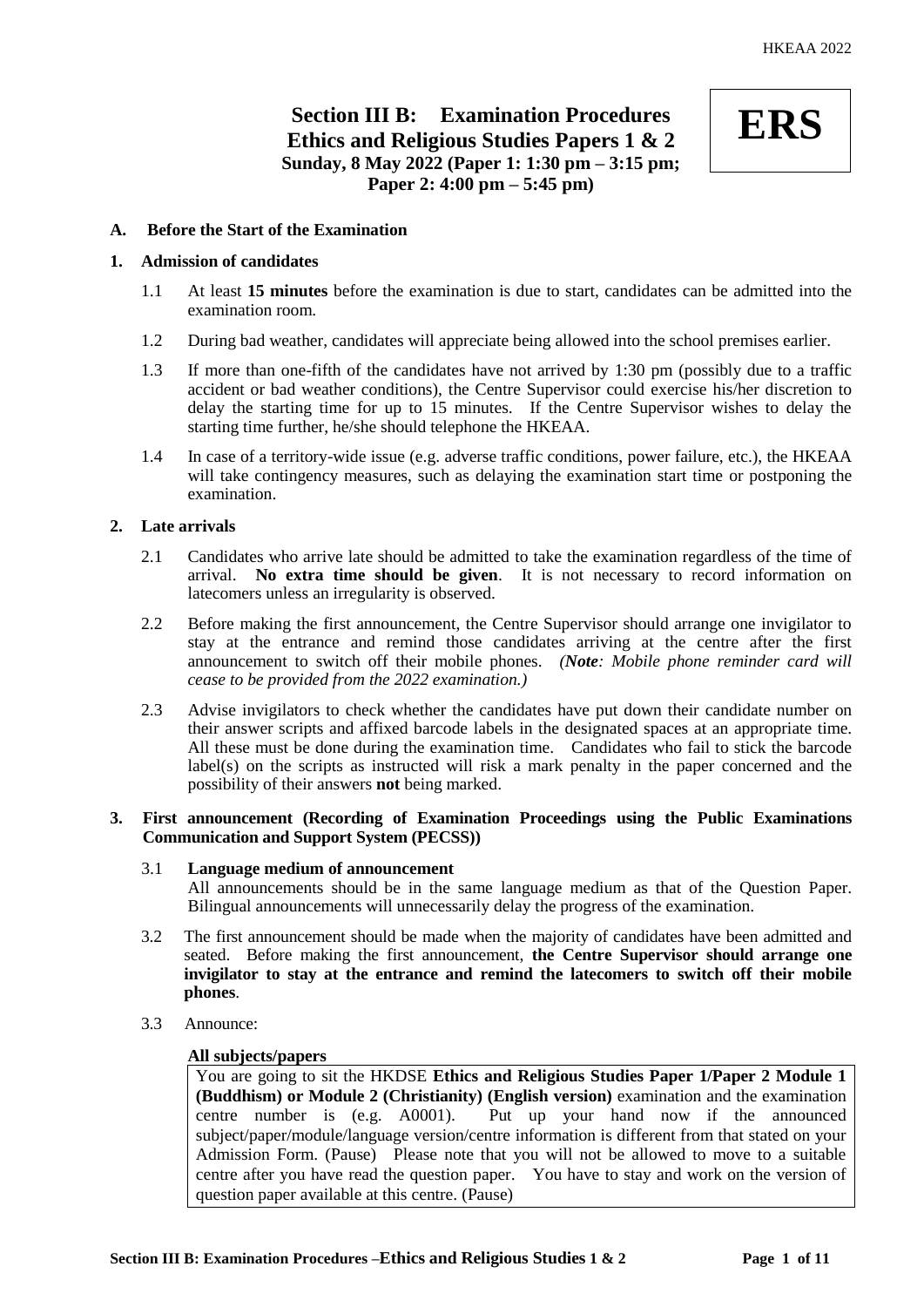The 'Public Examinations Communication  $\&$  Support System' has been installed at this examination centre. The centre conditions and examination proceedings will be recorded. Only authorised persons of the HKEAA can view, store or handle the recordings. The recordings will be destroyed upon closing of the examination year.

3.4 In case a candidate claims that the subject/paper/module/language version/centre information announced by the Centre Supervisor is different from that stated on his/her Admission Form, the **Centre Supervisor should arrange an invigilator to distribute the 'Notes for Wrong Centre or Wrong Version Candidates'** (**SR3(Notes) -** see *Specimen 40*) to the candidate concerned and let him/her decide whether or not to remain sitting the examination in this centre. For handling cases of wrong centre/wrong version candidates, please refer to *Section IV paragraphs 15 and 16*.

# **4. Second announcement (Checking of personal belongings)**

Announce:

# **(All subjects/papers)**

Check that you have taken the correct seat according to the seat number as stated on your Admission Form. Place your Admission Form and Identity Card or identification document on the top right-hand corner of your desk and not inside any folder. If you bring a folder, you must put it under your chair. Put up your hand if you have any questions. (Pause)

Put all the stationery you need to use on your desk. If you have brought a pencil case, put it in your bag or under your chair. (Pause)

If you intend to use a calculator during the examination, put the calculator on your desk. Remove the calculator cover/jacket and place it inside your bag or under the chair. Check your calculator now to make sure that no writings or markings have been made on the calculator. (Pause)

If you have brought a mobile phone, take out the phone now. Check to see if it has been switched off. (Pause) If not, switch it off now. You should also ensure that the alarm function of the phone has also been turned off and no sound will be emitted. (Pause for 15 seconds to ensure that candidates are complying with the instructions)

Now place the phone under your chair in a position clearly visible to the invigilators. (Pause)

If you have question paper(s) from previous examination session(s), notes, pieces of paper, books and dictionaries etc., put them in your bag. If you have brought any electronic devices (such as tablet, multimedia player, electronic dictionary, databank watch, smart watch, wireless earphones or other wearable technologies with communication or data storage functions, etc.), or articles that can emit sound, switch them off now (if possible) and put them in your bag or under your chair. (Pause)

Zip up your bag and put it under your chair. Do not leave your bag in the aisle. If you do not have a bag, put your purse and your mobile phone under your chair but bring all your other belongings to the front of the hall and put them … (Please clearly tell the candidates the location which you assign and ask an invigilator to assist).

Please note that if you are found to have any unauthorised materials on your desk or in the drawer of your desk, on your body or in your clothing after the Question Papers have been distributed, or any electronic devices (including mobile phone) switched on during the examination, you will receive a mark penalty, subject downgrading or even be disqualified from the whole examination.

Put up your hand if you have any questions. (Pause)

# **Note:**

Repeat this announcement nearer the start of the examination if there are a lot of latecomers.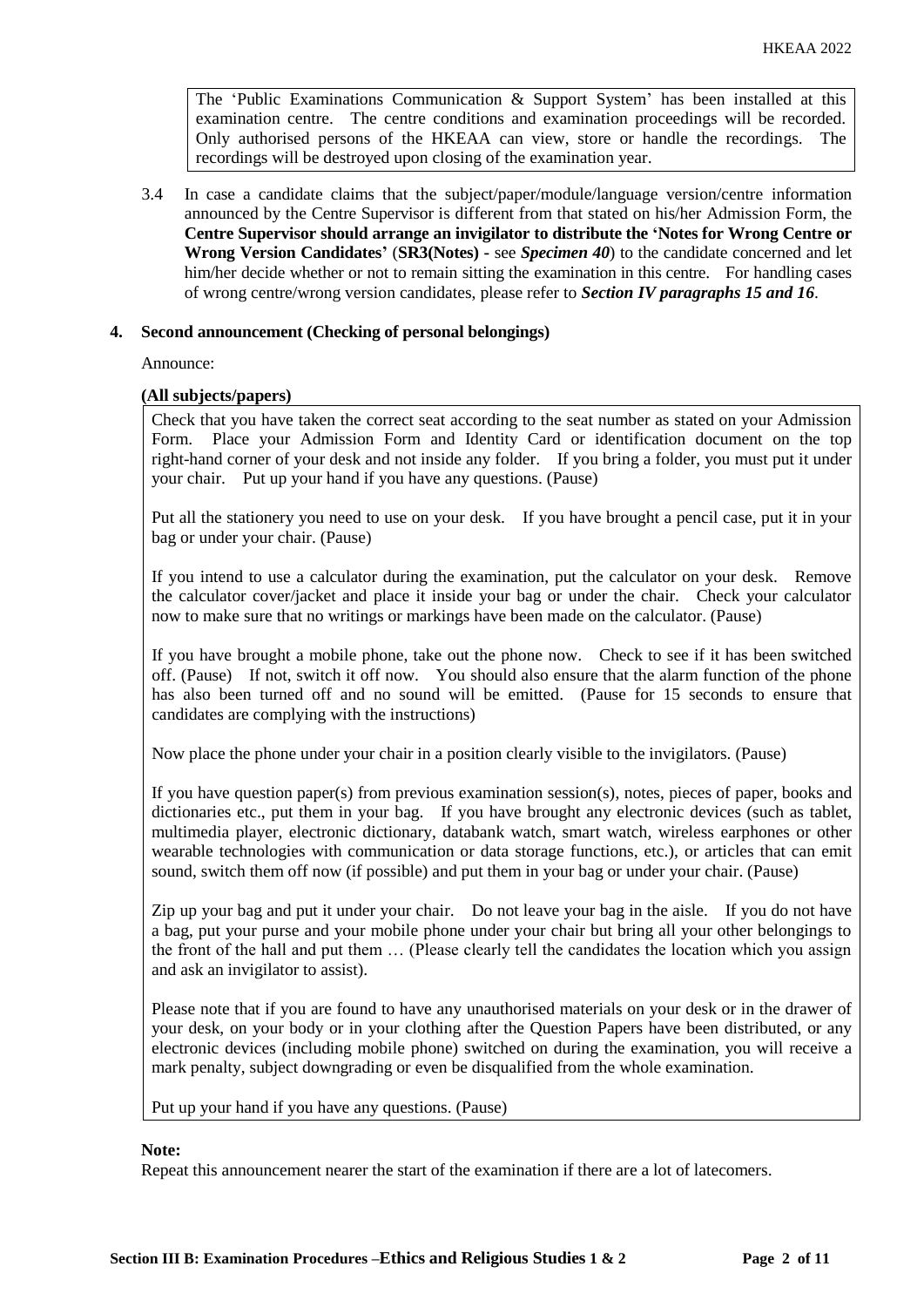The Centre Supervisor should ask the invigilators to check that the candidates follow these instructions. **Before the examination begins, should no mobile phone be found under a candidate's chair, invigilators may ask the candidate concerned if he/she has brought a mobile phone.**

# **5. Third announcement (Checking of barcode labels)**

# **Ethics and Religious Studies 1 and 2**

You should have on your desk a barcode sheet. Put up your hand if you do not. (Pause)

Your English name has been printed on the top of the barcode sheet. Each barcode label on the sheet has been printed with your candidate number, centre number, seat number and the subject/paper name. Please check to make sure that you have been given the correct barcode sheet. Put up your hand if you have any questions. (Pause)

After the start of the examination, you should first write your Candidate Number in the boxes provided on the front cover of the Answer Book. You should copy your Candidate Number from your Admission Form. Moreover, you should stick barcode labels in the designated spaces on the cover and the inner pages of your Answer Book.

If you use a supplementary answer sheet, you should also write your Candidate Number and affix a barcode label in the designated space. Do not fold, scratch or stain the barcode labels.

No extra time will be given to candidates for sticking the barcode labels on after the 'Stop working' announcement.

Each page of the Answer Book and supplementary answer sheet has been printed with a page number. Do not change any of the page numbers or write your answers near them as this might affect the scanning of your script. It should also be noted that answers written in the margins will not be marked.

#### **6. Fourth announcement (Checking of Answer Books)**

#### **Ethics and Religious Studies 1 and 2**

You should have on your desk an Answer Book. Put up your hand if you do not. (Pause)

You should enter the question number on the front cover of the Answer Book and mark the corresponding question number box on each page of the Answer Book and supplementary answer sheets on which you have written any answers. Start each question on a new page.

No extra time will be given to candidates for filling in the question number boxes after the 'Stop working' announcement.

Now, read the Instructions on the cover of the Answer Book. (Pause)

# **7. Fifth announcement (Distribution of Question Papers)**

The Centre Supervisor should check carefully whether the Question Papers are **for the correct session**. The Centre Supervisor should then unseal and **open the packets of Question Papers in front of the invigilators and candidates**. After ensuring that there are sufficient copies for distribution, announce: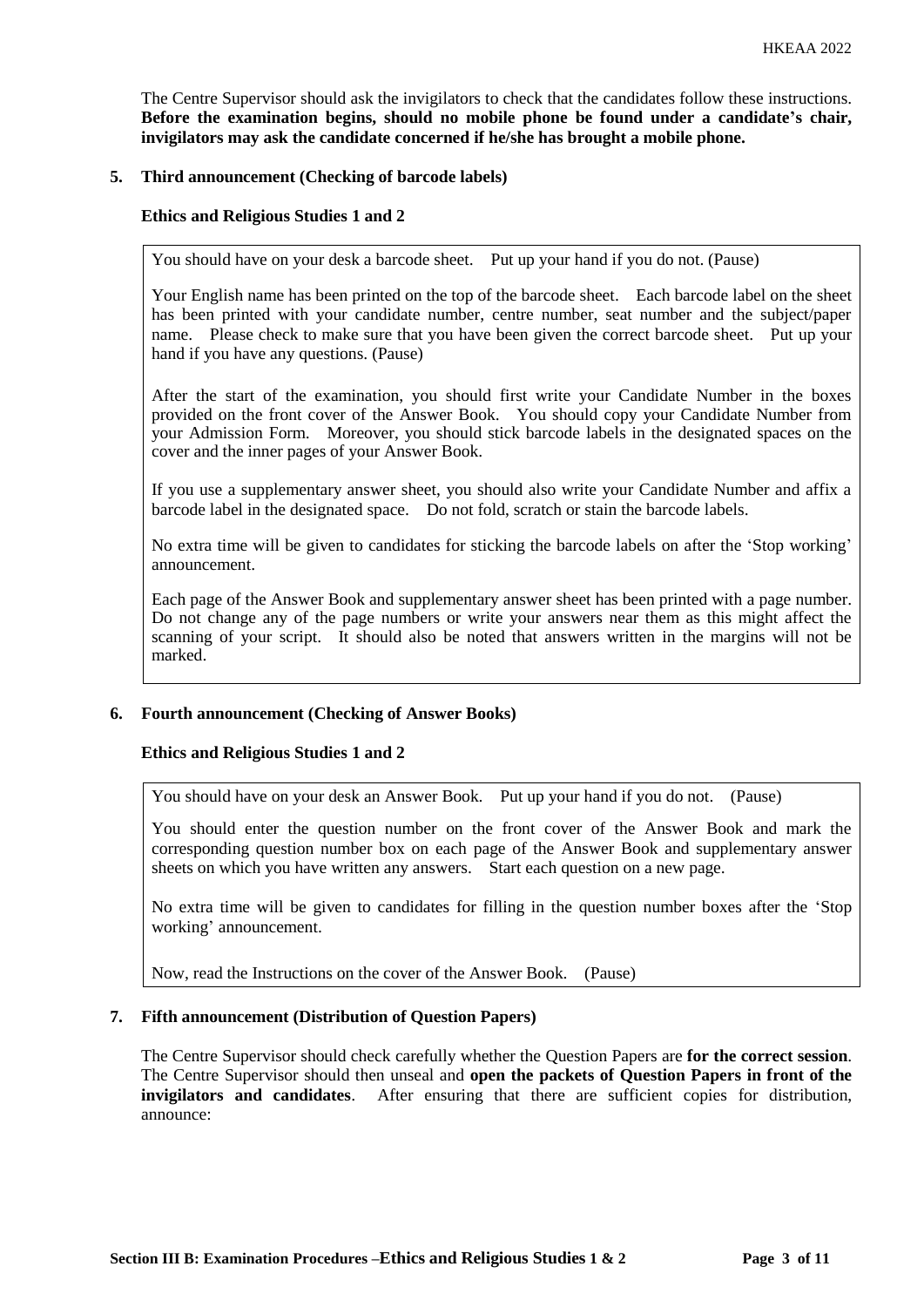# **Ethics and Religious Studies 1 and 2**

The Question Paper will be distributed now. Make sure you have put away all unauthorised articles; otherwise you will be penalised. (Pause to allow sufficient time, say 10 seconds, for candidates to put away their unauthorised articles)

Do not turn over your Question Paper and do not start writing until you are told to do so.

The Centre Supervisor should then give the Question Papers to the invigilators and instruct them to distribute the papers to the candidates, with **the cover of the Question Papers facing up**.

### **8. Sixth announcement (Checking of Question Papers)**

# **Ethics and Religious Studies 1 and 2**

You should have on your desk a Question Paper and an Answer Book. Put up your hand if you do not. (Pause)

Now, read the Instructions on the cover of the Question Paper. Do not turn over the Question Paper until you are told to do so. (Pause for 15 seconds)

# **9. Seventh announcement (Checking of Question Papers and start of the examination)**

9.1 Before the start of the examination, the Centre Supervisor should remind candidates to make sure that they do not have any electronic devices (including mobile phones) switched on or on the body. Then ask the candidates to open the Question Paper to **check the number of pages/questions**. After the start of the examination, candidates should first write their candidate number in the boxes provided on the front cover of their Answer Book and affix barcode labels in the designated spaces on the front cover and the inner pages of the Answer Book according to the instructions on the cover. No extra time will be given to candidates for sticking the barcode labels after the 'Stop working' announcement.

#### **Ethics and Religious Studies 1 and 2**

Before the examination begins, make sure that you have switched off your mobile phone, including the alarm function, and that you do not have any electronic devices on the body. (Pause to allow sufficient time, say 30 seconds, for candidates to do the final check)

Check your Question Paper to make sure that there are no missing questions. Words like '**End of Paper**' or '**End of Section**' should appear after the last question. (Pause)

**Close the Question Paper after checking.**

**After the announcement of the start of the examination**, you should first write your Candidate Number in the boxes provided on the front cover of the Answer Book. You should copy your Candidate Number from your Admission Form. You should stick barcode labels in the designated spaces on the cover and the inner pages of your Answer Book according to the Instructions on the cover.

**No extra time will be given** to candidates for sticking barcode labels after the 'Stop working' announcement.

9.2 The Centre Supervisor should **check if there is any Special Notice** which contains last-minute messages to candidates. The Special Notice, if any, is in a **bright yellow envelope** (see *Specimen 9*). If there is a Special Notice for the session, make an announcement according to the instructions in the Special Notice and write down the contents of the Special Notice on the blackboard for the candidates' reference, particularly the latecomers.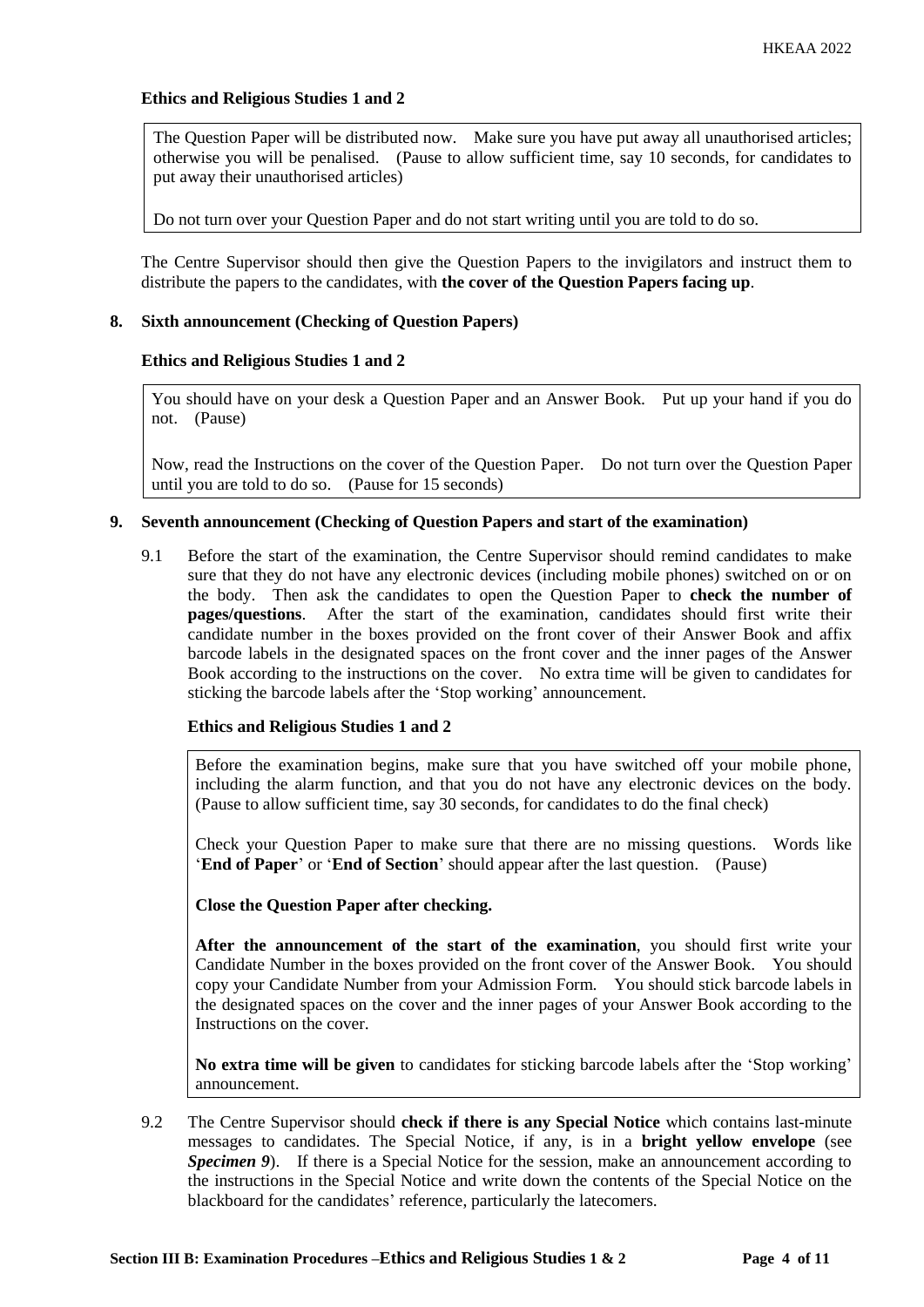9.3 If there are no questions from the candidates, the Centre Supervisor should give the signal to begin by announcing:

**Ethics and Religious Studies 1 and 2** (leaving early is allowed during the period after the first 30 minutes and before the last 15 minutes)

If you wish to leave early, you should put up your hand to seek an invigilator's permission. Early leavers are not allowed to take away the question papers.

According to the hall clock (my watch), the time is \_\_\_\_. The finishing time is \_\_\_\_. You may now start.

- 9.4 After the 'You may now start' announcement, the Centre Supervisor should write the actual starting time and the correct finishing time on the blackboard for the information of candidates and invigilators.
- 9.5 The Centre Supervisor should avoid the practice of writing up the starting and finishing times in advance, and should do this **only** when the precise times are known. If the hall has a clock visible to the candidates and is functioning properly (see **Notes** below), the Centre Supervisor should time the examination according to this clock. The Centre Supervisor may also refer to the digital timer available on the computer desktop of PECSS. Apart from providing a countdown of the examination time, the timer also provides reminders of the last 15 minutes, last 5 minutes and end of the examination session. The Centre Supervisor must ensure that candidates are given the full amount of time as specified on the Question Paper. **No extra time** should be given to the candidates for reading the Question Paper or for any other reason without specific instructions from the HKEAA.

# **Notes:**

- (1) The Centre Supervisor should check whether the hall clock is functioning properly before the start of the examination. If not, candidates should be reminded not to refer to the clock during the examination.
- (2) If there are two clocks in the hall (say one in the front of the hall and one at the back), the Centre Supervisor should use the one facing the candidates and inform the candidates of the clock he/she is using for timing the examination in order to avoid misunderstanding.
- 9.6 The Centre Supervisor should ensure that all examinations start punctually as scheduled in the timetable. If under special circumstances an examination has to be delayed (due to bad weather or insufficient Question Papers being made available), the Centre Supervisor should ensure that the candidates are given the full amount of time as specified on the Question Paper. **Under no circumstances should an examination start before the scheduled time.**
- 9.7 Write the actual starting time and finishing time at the end of the session in the spaces provided on the Sessional Report (for elective subjects) (See *Specimen 20C*).

# **B. Procedures after the Start of the Examination**

#### **10. Checking the Admission Forms, Identification Documents and Bibles**

Please refer to *Section III A paragraph 3* for details regarding checking of admission forms and identity cards. Open book examination is adopted for Paper 2 Module 2 Christianity, invigilators should check the Bibles brought by the candidates according to the guidelines in *Attachment 1*.

#### **11. Taking of Candidates' Attendance**

Please refer to *Section III A paragraph 4* for details.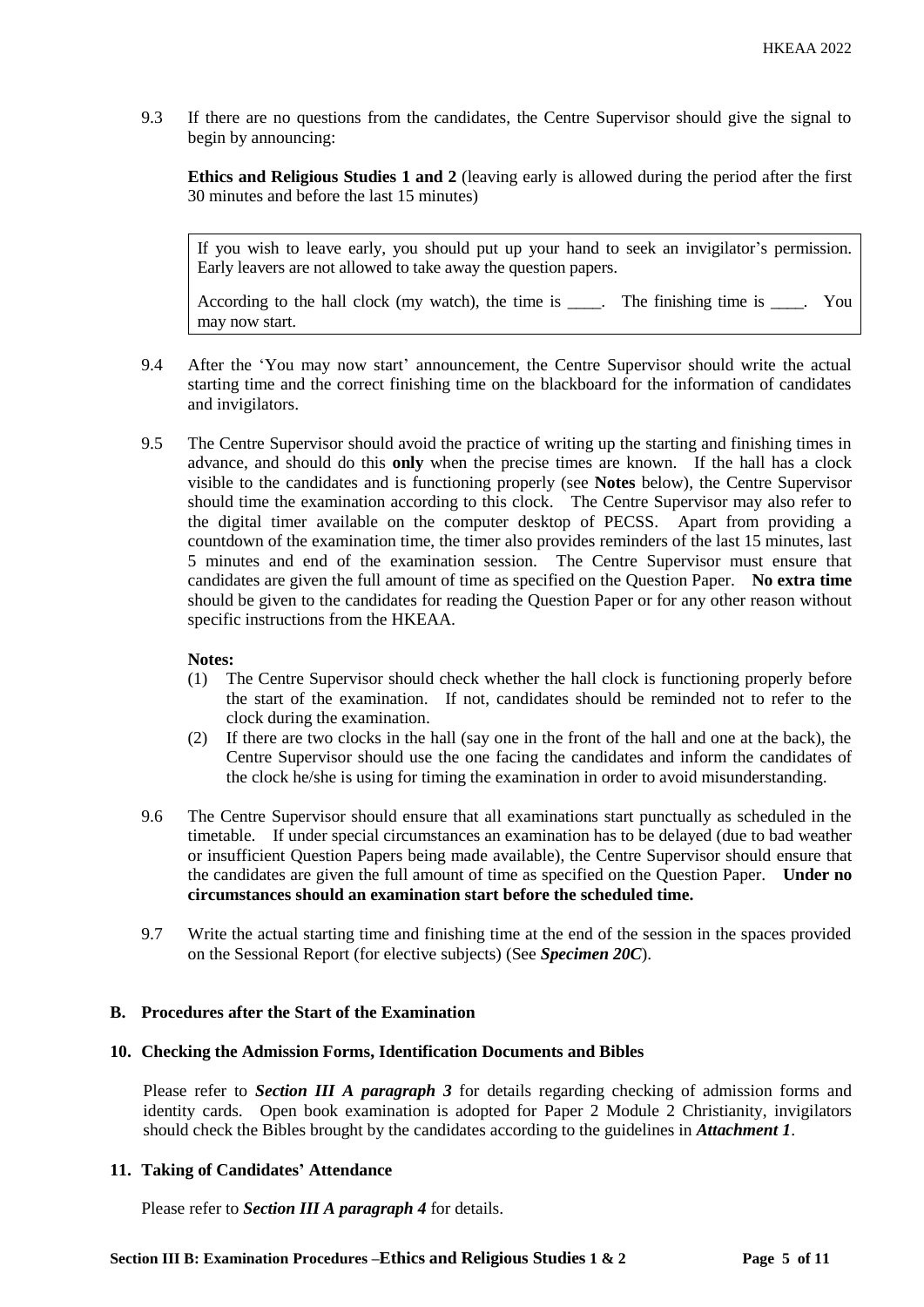## **12. Collecting Question Papers and answer books from vacant seats**

12.1 **30 minutes** after the start of the examination, ask the invigilators to collect the Question Paper/Answer Book/barcode sheet from each vacant seat and return them to the Centre Supervisor. The Centre Supervisor is advised to put the blank Answer Books inside a designated box/plastic bag to avoid mixing them up with the candidates' scripts to be collected at the end of the examination.

The Centre Supervisor should ask the invigilators to select 'Recording Absentees' from the Main Menu of their barcode scanner, scan the barcode sheets of the absentees, and upload the absentees' records to the ASTS programme before the absentees' barcode sheets are put inside the barcode sheet envelope (see *Specimen 30B*).

- 12.2 The school can retain the surplus Question Papers.
- 12.3 In the case of a candidate **requesting to have another Answer Book**, the request should not normally be accepted. Supplementary answer sheets should be supplied.

# **13. Early leavers**

- 13.1 Early leave is not allowed for the Listening papers and Multiple-Choice papers (i.e. Music Paper 1/Mathematics Compulsory Part Paper 2/Economics Paper 1).
- 13.2 For other subjects/papers, candidates may leave the examination room after the first 30 minutes of the session to 15 minutes before the end of the session. Candidates wishing to leave during the permitted time must raise their hand to summon an invigilator. Before a candidate is given permission to leave, the invigilator should ensure that (1) the candidate number has been put down and barcode labels have been affixed in the designated spaces of the answer script even if no attempt has been made to answer any questions; and (2) the question number box on each page of the answer script has been marked. **Early leavers are not allowed to take away the Question Papers.**
- 13.3 The Centre Supervisor should report in detail (time of the incident, circumstances, etc.) any candidate who has left the examination room without permission or who has taken away the Question Paper on Report Form SR4g (see *Specimen 23A*).
- 13.4 If a candidate claims to be sick and wishes to leave outside the permitted time, he/she should state his/her reasons on Report Form SR4g for follow up by the HKEAA. He/she has to write his/her name and address in the space provided on the form. Please complete the attendance taking for the candidate and follow the script collection procedures as described in *paragraph*  13.2 before letting the candidate leave.
- 13.5 The Question Papers and answer scripts of early leavers should be left on the candidates' desks. **The answer scripts should be collected at the end of the session together with those of other candidates** and placed in the appropriate script envelope while the Question Papers can be treated as ordinary surplus Question Papers which can be kept by the school.

#### **14. Questions raised by candidates**

Please refer to *Section III A paragraph 5* for details.

#### **15. Toilet arrangements**

Please refer to *Section III A paragraph 6* for details.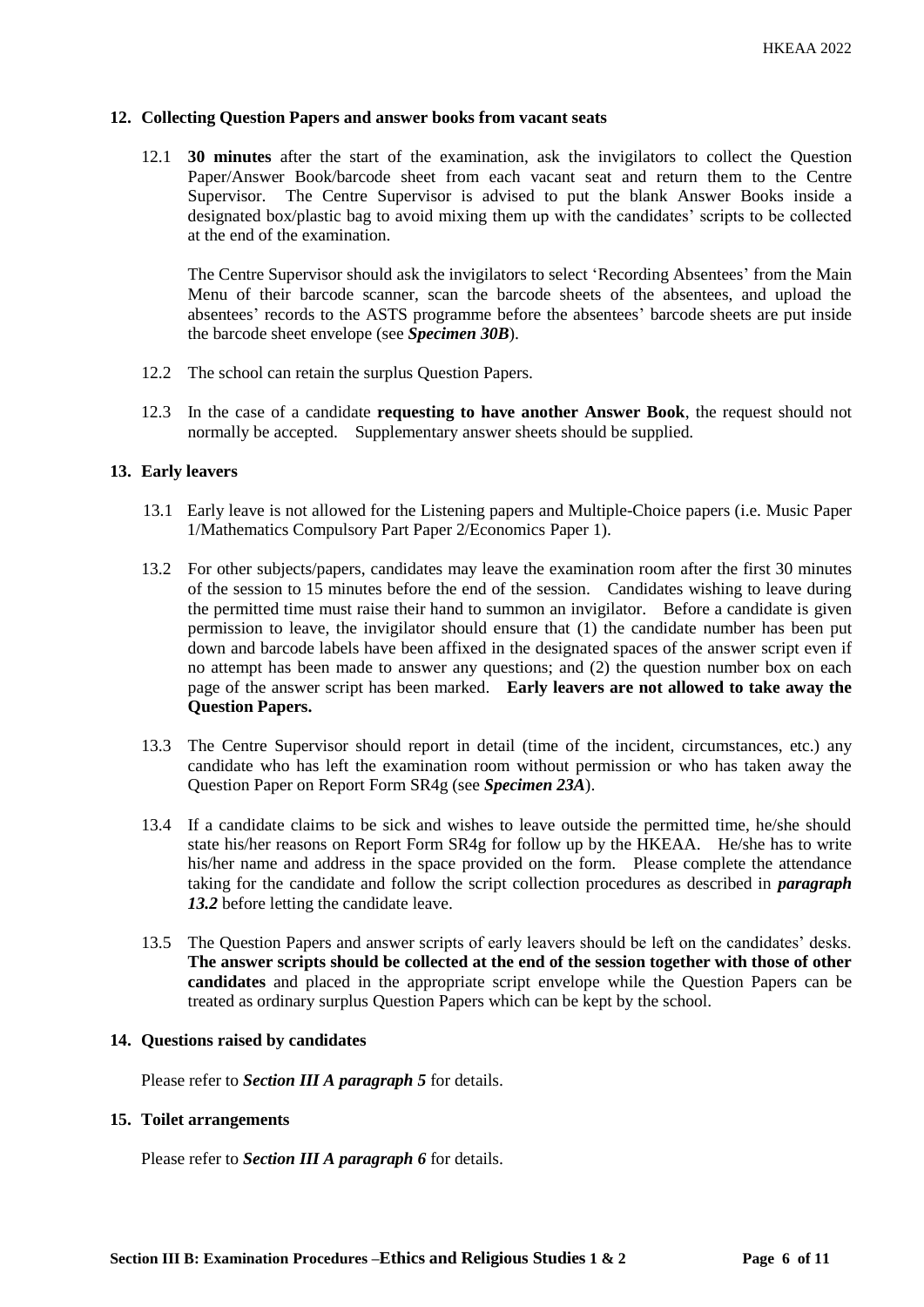# **C. Report Forms**

# **16. If the Centre Supervisor wishes to make a report about the conduct of the examination, he/she can use the following report forms:**

- Form SR1 Candidates without Admission Form/Identification Document
- Form SR3 ― Candidates Attended the Wrong Examination Centre/Subject/Paper/Module/ Language Version not on Admission Form
- Form SR4g Examination Irregularities (cheating/insufficient papers/candidates' disobeying the 'Stop working' instructions, etc.)
- Form  $SR4b$  Examination Irregularities (Barcodes)
- Form SR4c Examination Irregularities (Calculators)<br>Form SR4p Examination Irregularities (Mobile
- Form SR4p Examination Irregularities (Mobile Phones/Electronic Devices/Sounding Devices)
- Form SR4t Candidates Going to the Toilet<br>• Form SR4i Examination Irregularities (Invi
- Examination Irregularities (Invigilators)
- Sessional Report (for elective subjects)

# **D. End of Examination**

#### **17. Eighth announcement (Reminding candidates of the time left)**

17.1 15 minutes before the end of the session, the Centre Supervisor should announce:

# **Ethics and Religious Studies 1 and 2**

You have 15 minutes left. You are not allowed to leave the examination room until you are told to do so.

Make sure you have marked the appropriate question number in the question number box on each page and on the cover of the Answer Book; otherwise the markers may not know which questions you have answered. Besides, make sure you have written your Candidate Number and stuck barcode labels in the designated spaces.

No extra time will be given to candidates for sticking the barcode labels or filling in the question number boxes after the 'Stop working' announcement.

17.2 5 minutes before the end of the session, the Centre Supervisor should announce:

#### **Ethics and Religious Studies 1 and 2**

You have 5 minutes left. Make sure you have written your Candidate Number and stuck barcode labels in the designated spaces on the Answer Book and all supplementary answer sheets.

**Remember to enter the question number and mark the question number box on all appropriate pages.** 

Cross out all unwanted materials. You will *NOT* be allowed to work on your Answer Book and supplementary answer sheets including affixing barcode labels, using an eraser, filling in question numbers or holding any stationery after the 'Stop working' announcement.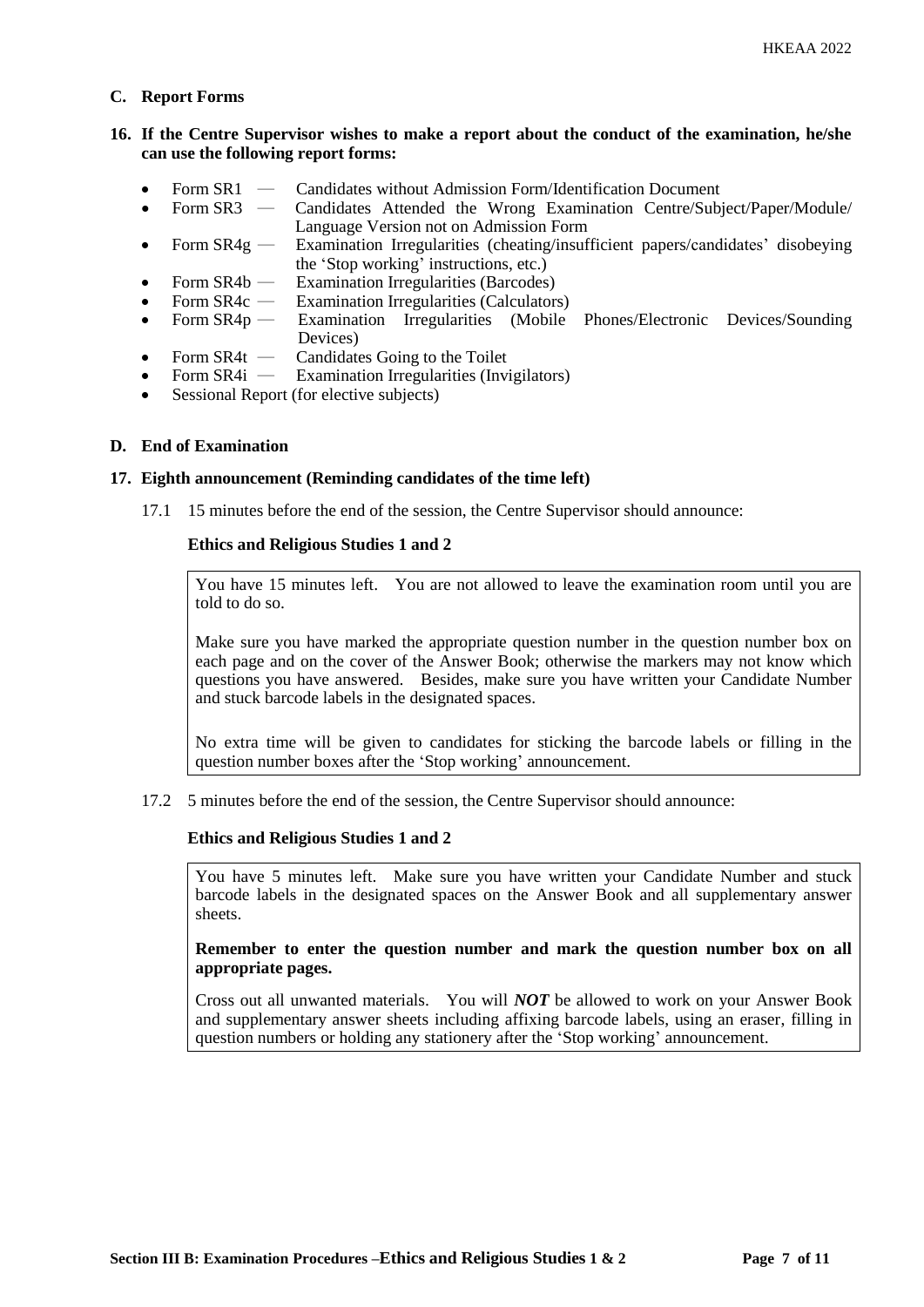# **18. Ninth announcement ('Stop working' instruction)**

18.1 When time is up, announce:

# **Ethics and Religious Studies 1 and 2**

The time now is \_\_\_\_\_. Time is up. Stop working. Put down all your stationery. **(Pause for 10 seconds to ensure that all candidates are complying with the instructions^)**

Do not pack your personal belongings until you are told to do so. Close your Question Paper and Answer Book. You must not work on your answers or affix barcode labels now, otherwise you will receive a mark penalty. (Pause)

If you have supplementary answer sheets, tie them in your Answer Book with the piece of string provided. Put your Answer Book next to the unused barcode labels. They will be collected separately.

Make sure that your Admission Form and identification document do not get included in your answer script.

- **^** During the 10-second pause after *'Put down all your stationery'* is announced, the Centre Supervisor should stay on the stage to ensure that the candidates follow the instructions and invigilators should check if any candidates are still working on their answer scripts (including writing, erasing/crossing out answers, holding any stationery, affixing barcode labels or filling in question numbers).
- 18.2 For handling cases of candidates disobeying the 'Stop working' instruction, please refer to *Section IV paragraph 19*.

#### **19. Tenth announcement (Collection of answer scripts)**

- **NOTE**: **With the exception of Combined Science (Biology) Section A, Combined Science (Chemistry) Section A and Combined Science (Physics) Section A**, the Question Papers of other subjects (including multiple-choice question papers) need **NOT** be collected.
- 19.1 The Centre Supervisor should announce:

#### **Ethics and Religious Studies 1 and 2**

Your Answer Book will be collected now. Stay in your seat quietly until you are told to leave.

While collecting the answer scripts, if you are found not having stuck a barcode label on the cover of the Answer Book, to facilitate scanning, the invigilator will let you stick the label on the cover under supervision. You are required to complete a report form before leaving the examination room.

- 19.2 The Centre Supervisor should assign the invigilators to collect separately the answer scripts, rough-work sheets and barcode sheets (with/without remaining barcode labels), etc.
- 19.3 While collecting the Answer Books, if an invigilator discovers that **a candidate has not put down his/her candidate number on the cover of his/her Answer Book, the candidate can be allowed to write his/her candidate number on the cover only under the supervision of the invigilator. However, the candidate should not be allowed to fill in the question number boxes.**
- 19.4 While collecting the Answer Books, if an invigilator discovers that **a candidate has not stuck any barcode labels on the cover of an Answer Book, to facilitate scanning, the candidate**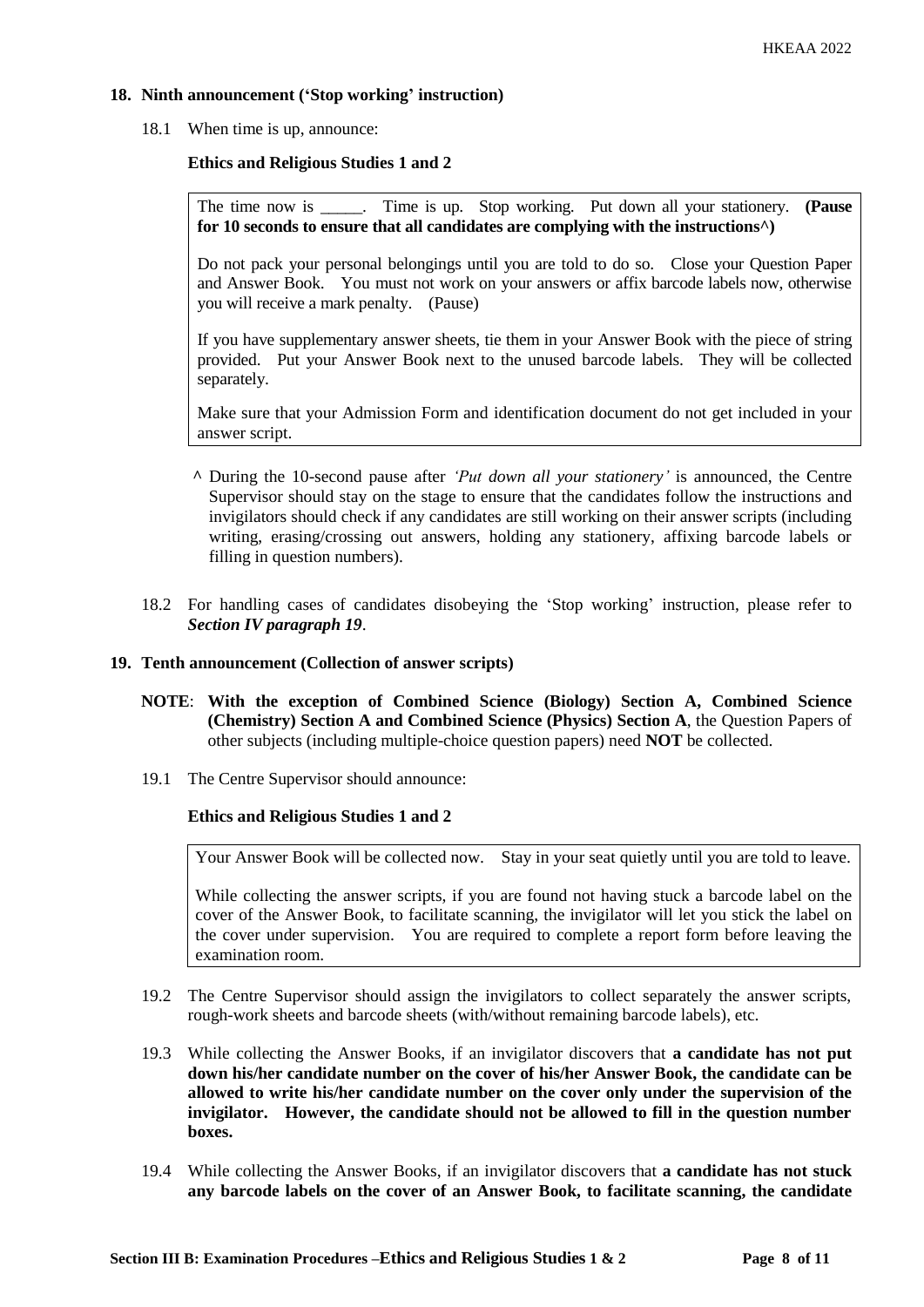**should be asked to stick the barcode label on that cover under the supervision of the invigilator. A report must be made on Report Form SR4b. The candidate should be asked to sign the report form.** 

#### **20. Checking of answer scripts collected**

- 20.1 The answer scripts should be collected in candidate number order, with the smallest candidate number on top.
- 20.2 Ask the invigilators to scan the barcode labels on the scripts, including those using spare barcode labels. After scanning all answer scripts, invigilators should place the barcode scanners on the cradle for data transmission.
- 20.3 **The Centre Supervisor should check the 'Summary Report' and the 'Discrepancy Report' in the ASTS programme to ensure that the number of candidates present tallies with the number of collected scripts.** If there is a discrepancy between the attendance records and the scripts' records, the relevant information will be shown in the 'Discrepancy Report' in the ASTS programme. The Centre Supervisor should investigate the irregularities immediately. Please refer to the 'ASTS User Guide' where necessary.
- 20.4 If, at the time of scanning the barcode labels on the scripts, an invigilator discovers that a candidate has not stuck any barcode label on the cover of an Answer Book, the Answer Book need not be scanned. The matter must be reported to the Centre Supervisor immediately and recorded on Report Form SR4b. The case will be shown in the 'Discrepancy Report' of the ASTS programme.

The Centre Supervisor should, under the page of 'Answer Script', select the relevant candidate and click 'Edit' manually to update the script record. The candidate's script record should be updated as follows:

- (i) from '0/1' to ' $\checkmark$ ' (for examinations using 1 answer book)
- (ii) from '1/2' to ' $\checkmark$ ' (for examinations using 2 answer books and 1 answer book has been scanned while the other cannot be scanned)
- (iii) from '0/2' to ' $\checkmark$ ' (for examinations using 2 answer books and both answer books cannot be scanned).

The completed Report Form SR4b and the Answer Book should be placed in the **Envelope for Special Reports & Related Scripts/Answer Sheets**.

20.5 The Centre Supervisor should put down the total number of scripts collected in the appropriate spaces on the Sessional Report (for elective subjects).

#### **21. Eleventh announcement (Dismissal of candidates)**

21.1 On completion of the collection and checking of all answer scripts, the Centre Supervisor should announce:

# **Ethics and Religious Studies 1**

The Paper 2 examination of this subject will be held at . Please come back 15 minutes before the start of the examination. You may now pack your personal belongings. Make sure you have your Admission Form, identification document and other personal belongings. (Pause) You can take away your question paper. You may now leave.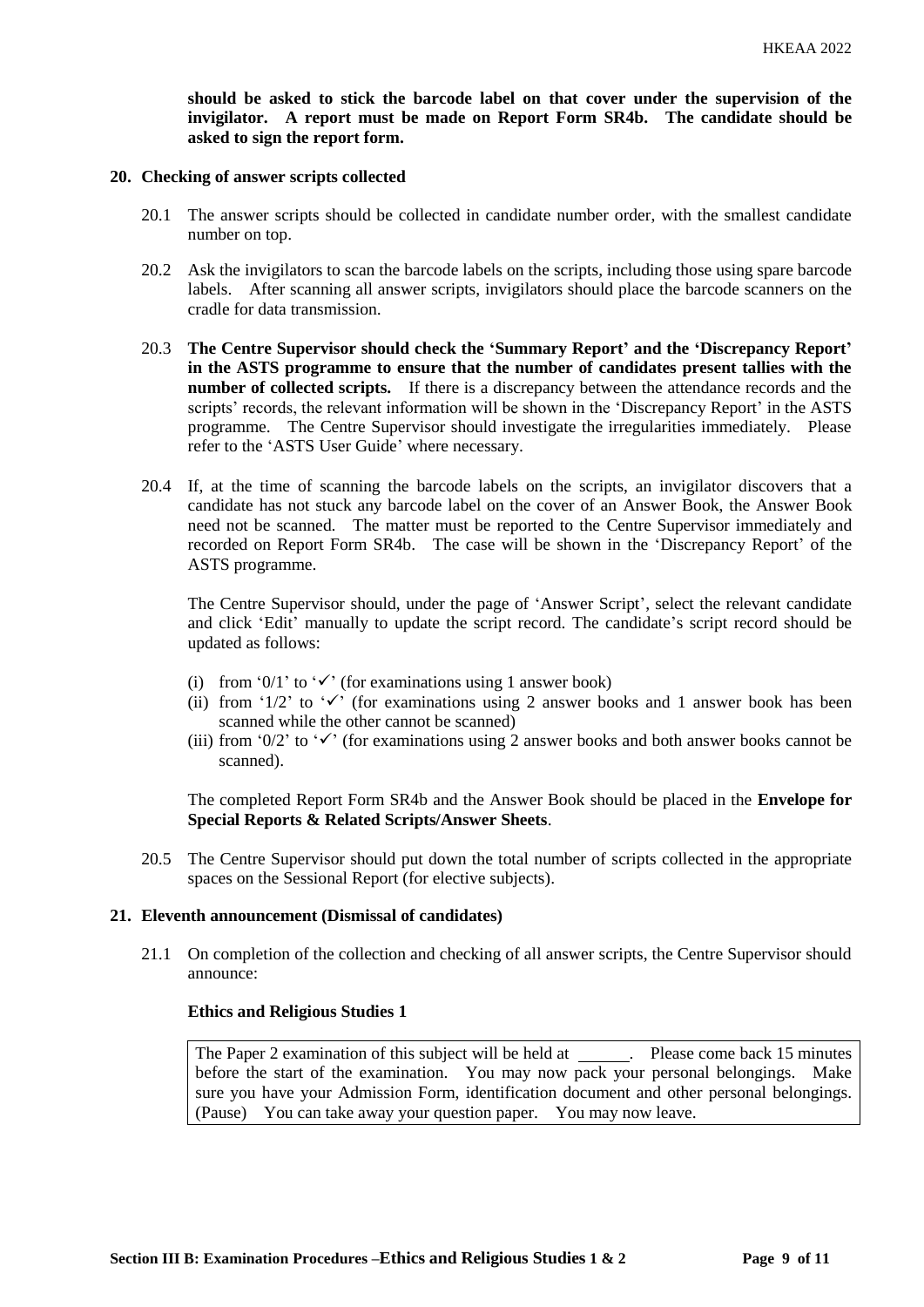# **Ethics and Religious Studies 2**

You may now pack your personal belongings. Make sure you have your Admission Form, identification document and other personal belongings. (Pause) You can take away your question paper. You may now leave.

21.2 In the case of a candidate reporting any irregularity concerning the examination (e.g. reports a mistake in the use of answer books), the Centre Supervisor should record the details of the irregularity (such as whether the case was reported before or after the dismissal of candidates) on Report Form SR4g so that follow-up action can be taken by the HKEAA (see *Section IV paragraph 20* on candidates using wrong answer books).

# **22. Completing the Sessional Report (for elective subjects)**

The Sessional Report (for elective subjects) should be completed by the Centre Supervisor and two invigilators (including one invigilator not provided by the centre school). This report need not be returned daily. It should be returned to the Scripts Collection Centre after the very last HKDSE examination session in the centre.

# **23. Packing of scripts and examination materials**

23.1 The Centre Supervisor should refer to the Script Envelope Summary (see *Specimen 26B*) for the number of pre-printed script envelopes provided to the centre. The answer scripts should be placed in the appropriate script envelopes (see *Specimen 26A*) in candidate number order according to the candidate number ranges printed on the script envelope labels. The number of scripts inside should be written on each of the envelopes. Each envelope should be sealed with a piece of Security Adhesive Tape. The Centre Supervisor and one invigilator should then sign on the flap of the envelope across the tape (see *Specimen 27*). The envelopes must be tied with a piece of string for carrying purposes.

### 23.2 **Items to be placed in the normal script envelopes:**

#### **Scripts/answer sheets of**

- (1) candidates who are present (including latecomers, early leavers and additional candidates);
- (2) candidates who cannot produce their Admission Forms but can produce their identification documents and the candidate numbers claimed can be verified;
- (3) candidates whose Admission Forms do not bear their photographs and who cannot produce their identification documents but their personalised barcode sheets can be found at the centre;
- (4) candidates who have disobeyed the 'Stop working' instruction;
- (5) candidates whose calculators do not have the 'H.K.E.A.A. APPROVED' or 'H.K.E.A. APPROVED' label but the calculators are on the Permitted List.

# 23.3 **Scripts/Reports to be placed in the Envelope for Special Reports and Related Scripts (where appropriate):**

- (1) scripts of candidates who are suspected of cheating and the cribs (if any);
- (2) scripts of candidates who have attended a wrong centre;
- (3) scripts of candidates who cannot produce their Admission Forms and/or valid identification documents and their personalised barcode sheets cannot be found at the centre;
- (4) scripts of candidates who have taken a subject/paper/module/language version not listed on the Admission Form;
- (5) scripts of any other candidates who use spare barcode sheets/who are not given any barcode sheets;
- (6) scripts of candidates who cannot produce their Admission Forms and valid identification documents but their personalised barcode sheets can be found at the centre;
- (7) answer books with candidate number written but no barcode label stuck on the cover;

Candidates who use spare

barcode sheets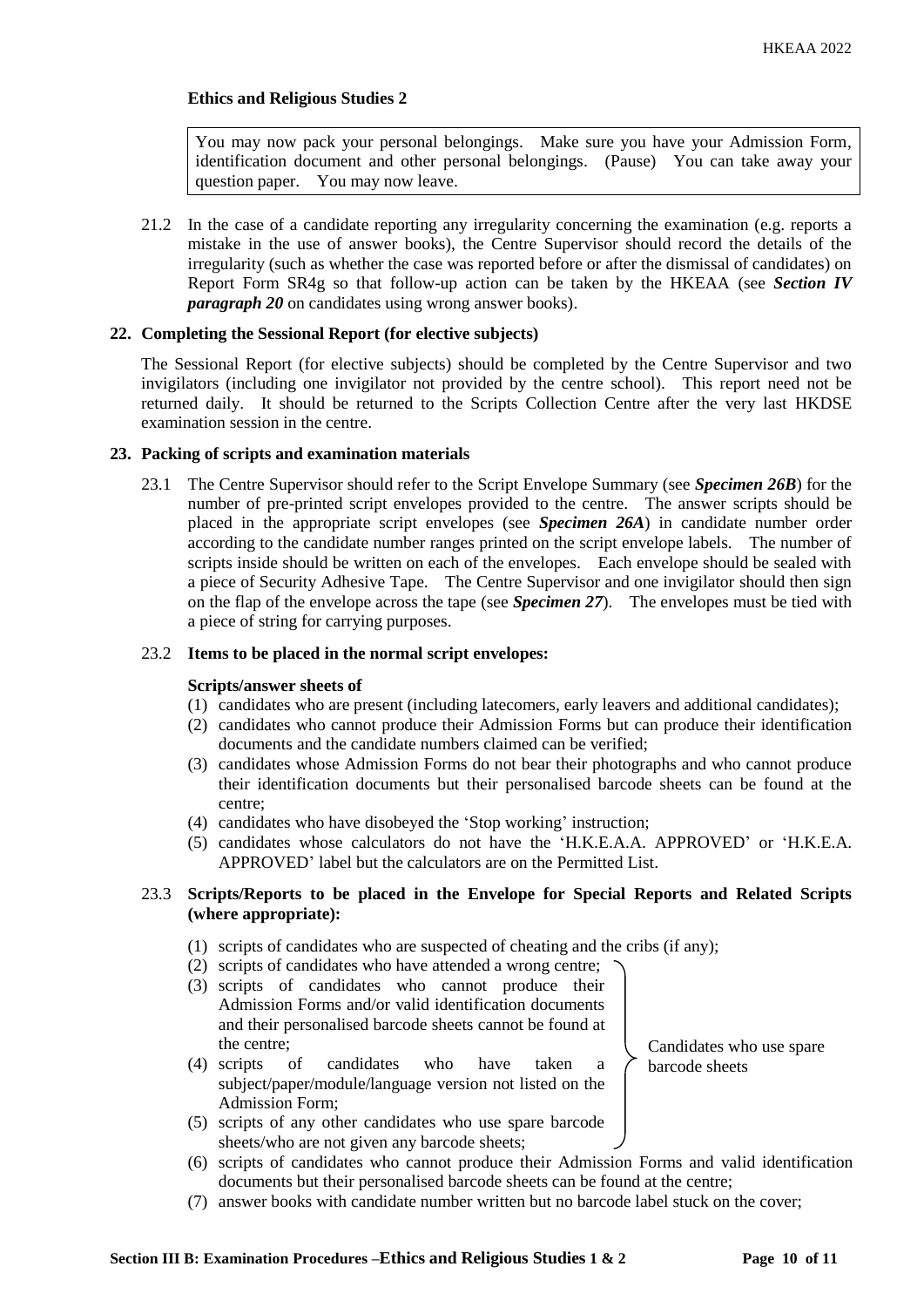- (8) Report Forms SR1, SR3, SR4g, SR4b, SR4c, SR4p, SR4t\* or SR4i (if any);
- (9) candidates' calculators which do not have the 'H.K.E.A.A. APPROVED' or 'H.K.E.A. APPROVED' label and which are **NOT** on the Permitted List.
- \* Report Forms SR4t need not be returned daily. They should be returned to the HKEAA on the last examination day of the centre.

## 23.4 **Items to be placed in a clear plastic bag:**

- (1) Calculators Form;
- (2) Declaration Forms on Health for candidates and examination personnel.
- 23.5 Rough-work sheets and barcode sheets (unused barcode sheets and those collected from candidates) should be placed separately in the rough-work sheet envelopes (see *Specimen 30A*) and barcode sheet envelopes (see *Specimen 30B*).

#### **24. Return of answer scripts to the collection centre**

- 24.1 Answer scripts and related documents should be returned daily to the Scripts Collection Centre preferably **within one hour** after the last session of the examination day.
	- (1) Answer Books (in script envelopes);
	- (2) Rough-work sheets (in rough-work sheet envelopes) (if any);
	- (3) Barcode sheets (in barcode sheet envelopes);
	- (4) Calculators Form;
	- (5) Declaration Forms on Health for candidates and examination personnel (in plastic bags provided);
	- (6) Envelopes for Special Reports and Related Scripts/Answer Sheets with Report Forms SR1, SR3, SR4g, SR4b, SR4c, SR4p or SR4t\*, SR4i (if any).
	- The Sessional Reports (for elective subjects), Report Form SR4t and unused Candidates' Attendance Record Forms (Please refer to CS Handbook *Section 4 paragraph 24.1*) need not be returned daily. The Sessional Report (for elective subjects) should be returned to the HKEAA together with Report Form SR4t and the unused Candidates' Attendance Record Forms after the last examination session of the elective subject(s) of the centre.
- 24.2 On rainy days, it would be appreciated if the answer scripts and related documents are returned to the Scripts Collection Centre in plastic bags.
- **25.** For details regarding open book arrangements of Paper 2 Christianity, please refer to Attachment 1.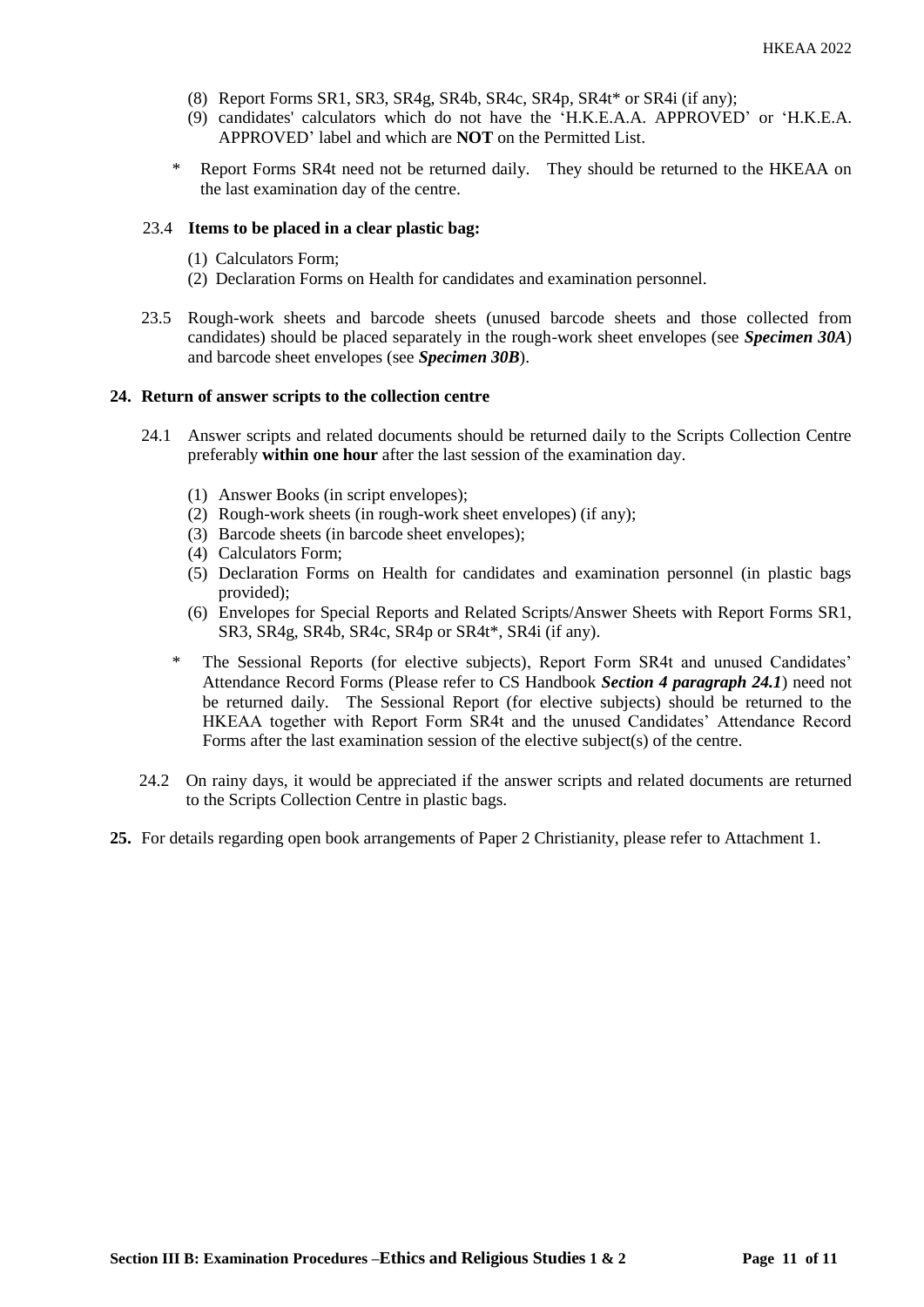# **Points to note for Ethics and Religious Studies**

(1) Open-book examination arrangement is only adopted in Module 2, Christianity. Related information is summarized below:

Candidates may bring into the examination centre up to two copies of the approved versions of the whole Bible. The **approved versions** of the Bible are as follows:

- 1. 現代中文譯本
- 2. 給現代學生的佳音
- 3. 給現代人的福音(新約)
- 4. 現代人的希望
- 5. 現代中文譯本修訂版
- 6. 聖經(思高聖經學會譯釋)
- 7. 聖經(思高聖經學會譯釋)(修訂版) (即:橫排版)
- 8. 新約全書(思高聖經學會譯釋)
- 9. 新舊約全書(和合版/和合本)
- 10. 聖經(和合本修訂版)
- 11. 中文聖經新譯本(樂可門基金)/聖 經新譯本-學生版(環球聖經公會) 初版/第三版[綠、白色封面]
- 12. 聖經(新標點和合本)
- 13. Good News Bible
- 14. Today's English Version
- 15. Good News for Modern Man (N.T.)
- 16. Good News Bible (Illustrated)
- 17. Good News Bible with Deuterocanonicals/Apocrypha
- 18. Sunrise Good News Bible
- 19. Revised Standard Version
- 20. New Revised Standard Version
- 21. The Jerusalem Bible
- 22. The New Jerusalem Bible
- 23. New American Standard Version
- 24. New International Version
- Booklets containing individual books from the Bible in the versions mentioned above are acceptable, as are bilingual combinations of these versions.
- The following Bibles have **NOT** been approved. Candidates should not bring them into the examination centres:
	- 《芥菜種 ─ 青少年聖經》(現代中文譯本修訂版) (香港聖經公會)
	- 《聖經 ─ 和合本(祈禱應許版)》(漢語聖經協會)

《聖經新譯本 ─ 學生版(環球聖經公會)第二版,2010 年 [橙、白色封面]》

- The use of textbooks, commentaries or other reference books is **NOT** permitted during the examination.
- Apart from the particulars of the owner (e.g. name, class, address), there must be **NO writing** in the Bibles. Attachments (e.g. labels and stickers) must NOT be added to the Bibles. Candidates are ONLY allowed to:
	- (i) underline the texts in the Bible
	- (ii) use highlighters to enhance some verses

Infringements of these regulations will incur penalties or even disqualification from the subject.

- During the examination, invigilators should examine all copies of the Bible on candidates' desk. If any unauthorised material is found, the CS/invigilators should allow the candidate concerned to continue using the Bible in the examination but should ask the candidate to hand in the Bible to the Centre Supervisor for inspection at the end of the examination. The Centre Supervisor should file a SR4g report so that the HKEAA could decide whether the candidate concerned has breached the regulations and if so, the subsequent penalties.
- (2) Invigilators should avoid disturbing the candidates as far as possible. In other words, invigilators should check the Bibles/books when candidates are not consulting them.
- (3) Time may not allow invigilators to examine every book or every page of the Bibles/books. It is therefore sufficient to flick quickly through the pages, looking for enclosures (e.g. model answers, notes etc.) and books which do not belong to the approved categories.
- (4) Bibles should **NOT** be taken away from a candidate while the examination is still in progress.
- (5) After the examination, Centre Supervisors will be asked to exercise discretion in deciding whether or not the book(s) concerned should be submitted to the HKEAA for inspection.